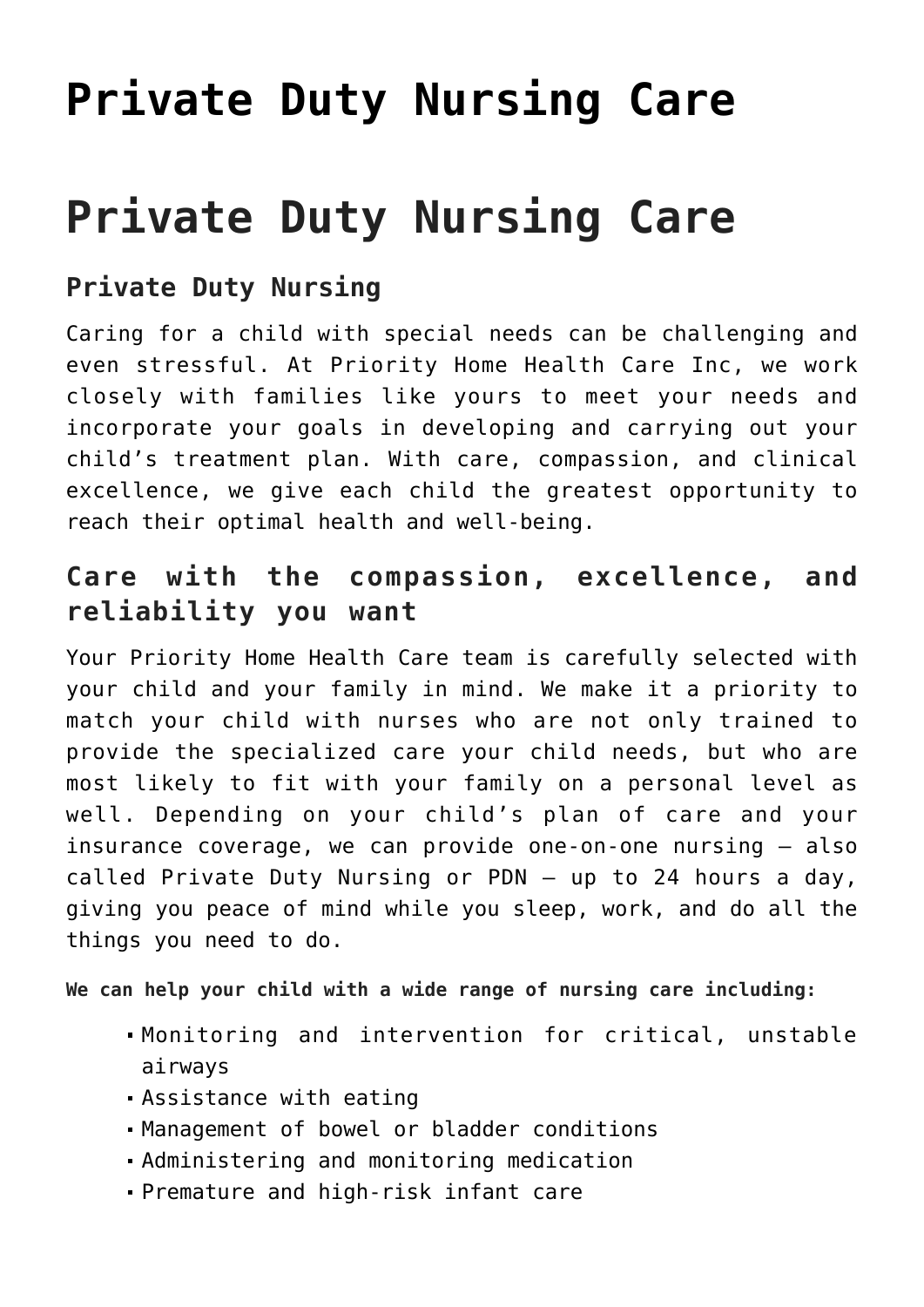- Respiratory treatments
- Tracheostomy and ventilator care
- Neurological disease management
- Cancer care
- Post-surgical care
- Catheter care
- Gastric tube care
- Asthma care
- Diabetes management
- Seizure disorder monitoring
- Traumatic brain injury care

#### **When you call us:**

- On day one, our Director of Nursing will come to your home to perform an initial assessment and fill out the paperwork that will be required to start care. This includes your Plan of Care, your Medication Profile, and any other information that may be needed.
- Priority home health Care Inc will send a nurse to your home within 24hrs after the initial assessment to provide care to your loved one, communicate with your Doctor when necessary, help teach you how to care for your child, and assist you with your other medical care needs.
- The home care nurse will document on hourly bases the care given to your child. And at the end of shift, you will sign the notes. You will be involved as much as you can in your child's care.

## **Skilled Nursing Visits & Respite Care**

#### **Skilled Nursing Visits**

Unlike private duty nursing, a skilled nursing visit is not a full nursing shift. An RN or LPN/LVN will come to the home to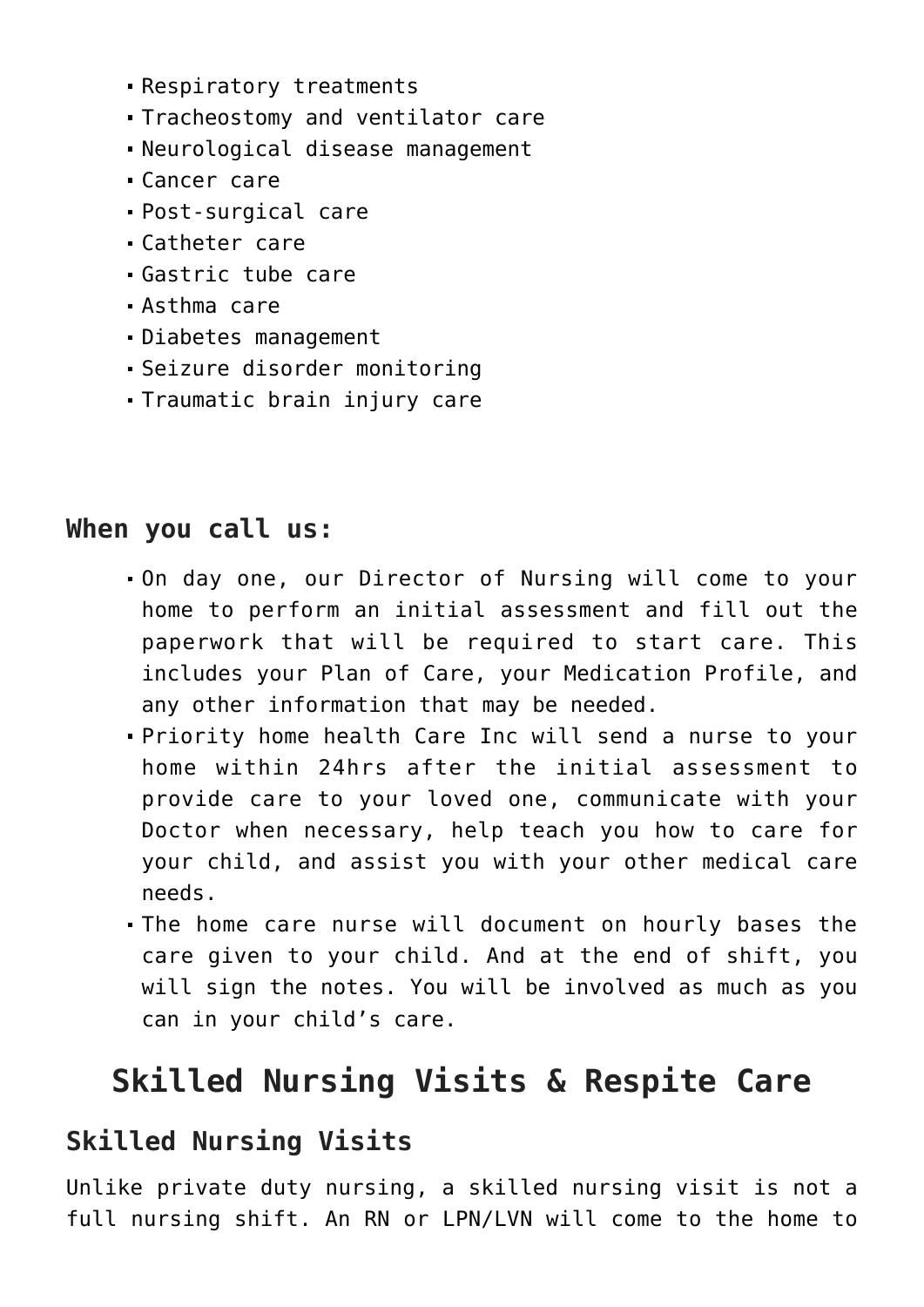administer medications, clean dressings, and check certain vital signs, along with other similar nursing procedures. Depending on the care needed and the physician orders, a patient may receive multiple visits a day or just a few each week.

# **Respite Care**

Sometimes the responsibilities of being a caregiver overshadow other aspects of life. Respite care from Priority Home Health Care Inc allows you to have some time for yourself, whether you want to go out to dinner, visit friends, or just get away, relax, and recharge.

Depending on your child's needs, a trusted nurse or home health aide can provide care for your child while you're away. We'll work with you to determine if respite services are covered by waiver program or alternate funding. Private pay options may be available.

## **School Nursing Care**

## **Nursing care during the school day**

Pediatric Home health Care Nurses and Home Health Aides are experienced and specially trained to provide one-on-one care to your child at school, giving you peace of mind that your child is in good hands while away from home. Depending on your child's specific needs, our care at school may include:

- Accompanying the child on the bus or van to and from school
- Providing one-on-one nursing throughout the school day, including administering medications and treatments, tracheostomy and ventilator care, and any other medical care as needed.
- Assisting a child with classroom activities as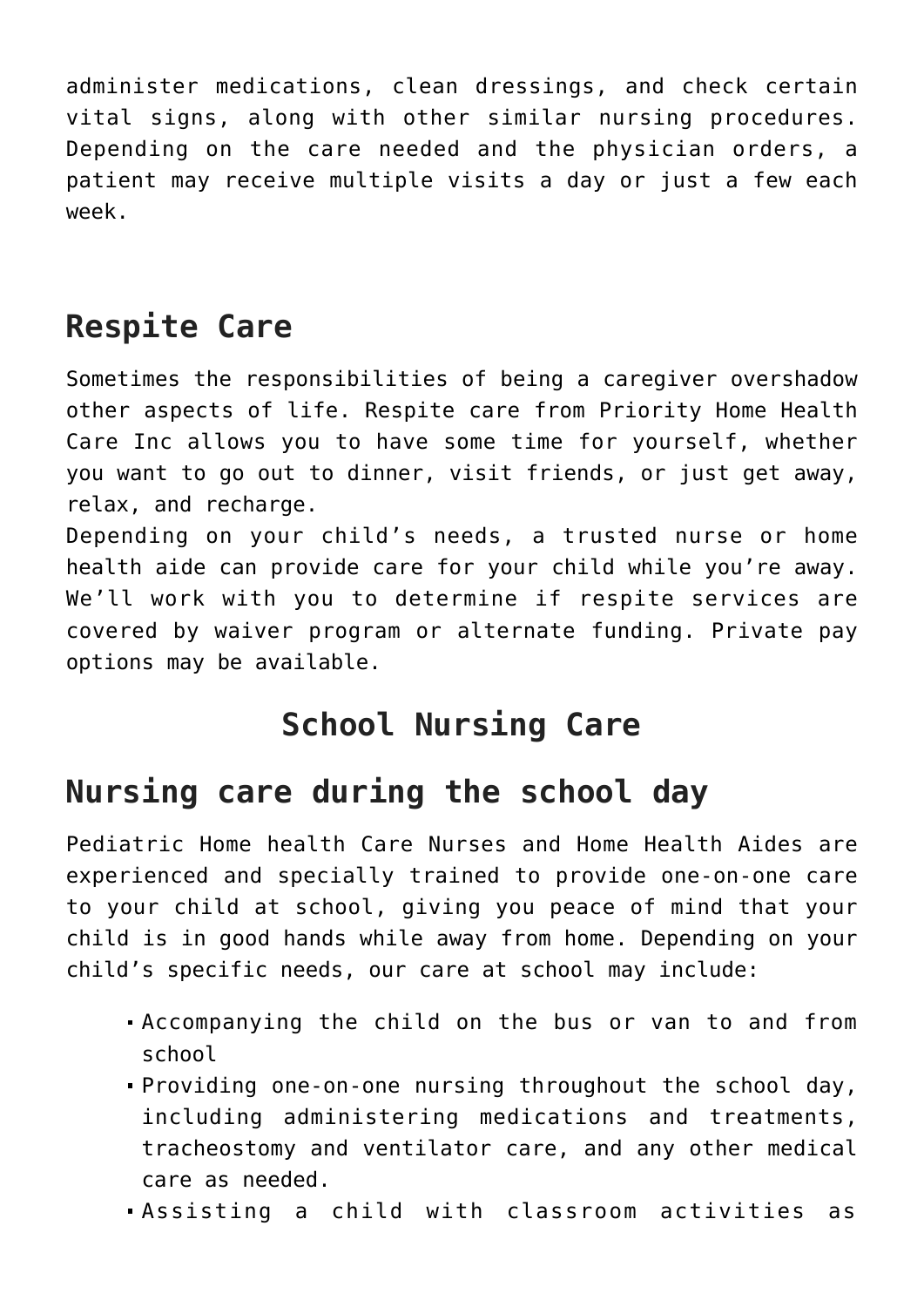appropriate

- Working with the school team in a way that will benefit the child.
- One-on-one support on field trips
- Assisting with personal care tasks, like toileting and help with feeding.
- Facilitating classroom tasks such as turning pages or working on a computer.

## **Personal Care**

## **For Children Needing Help with Activities of Daily Living**

Priority Home Health Care can provide personal care services in the comfort and convenience of your home. These services are provided by our trained and compassionate home health aides. These non-medical, in-home concierge services include aiding with bathing, meal preparation, and mobility, among others. Let Priority Home Health Care step in and take some of the burden off you as a parent and provide the necessary relief as your care partner of choice.

**Our personal car staff can help your child with:**

- Activities of daily living (includes feeding, grooming, maintaining continence, personal hygiene, etc.)
- Bathing, toileting, dressing
- Meal preparation, feeding assistance, and nutrition consulting
- Mobility assistance, including walking and transferring (such as moving from bed to wheelchair)
- Respite care
- Medication reminders
- Home Safety
- Laundry
- Light housekeeping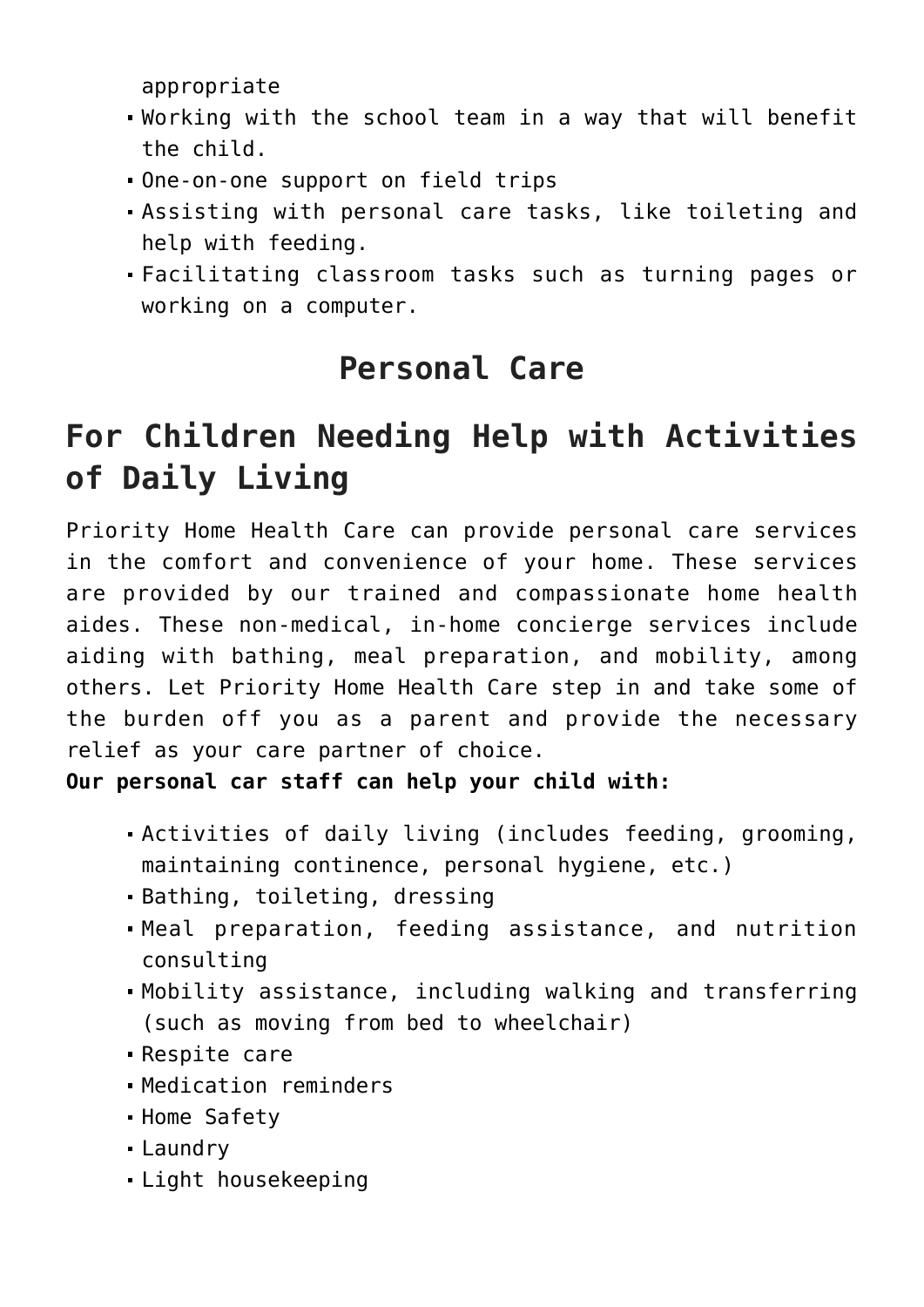### **A Good Fit for Your Family**

Priority Home Health Care Inc takes your family lifestyle and preferences into account when matching our personal care aides and caregivers with your child. We understand that having someone in your home for hours a day, and often multiple days a week, requires a high level of flexibility and established trust between your family and our employees. We know that the first time a caregiver comes into your home, it can feel invasive and uncomfortable. You might not know how your family can be themselves with someone else in the home. We are here to alleviate that concern right from the start. Rest assured; Priority home Health Care take its commitment very seriously in selecting the best care team and best fit for your family.

We want the Priority Home Health Care Inc caregivers in your home to feel like an extension of your family and to get along with you personally, so that your family can live, work, play, and care for your child in the most comfortable environment possible.

[us message icon="fal|location"]Our ultimate goal is to help your child achieve independence Priority Home Health Care Inc's personal care services will enable your child to receive customized care services, specific to their exact needs, in the comfort of your home. These services work to maintain safety, dignity, and independence, as well as avoiding unnecessary hospitalizations, which can be difficult or stressful for your child and your family.

#### **Transitioning To Adulthood**

### **Smooth Transition from Adolescence to Adulthood**

As your child grows and develops, care needs often evolve, too. We believe continuity of care is best for any child and